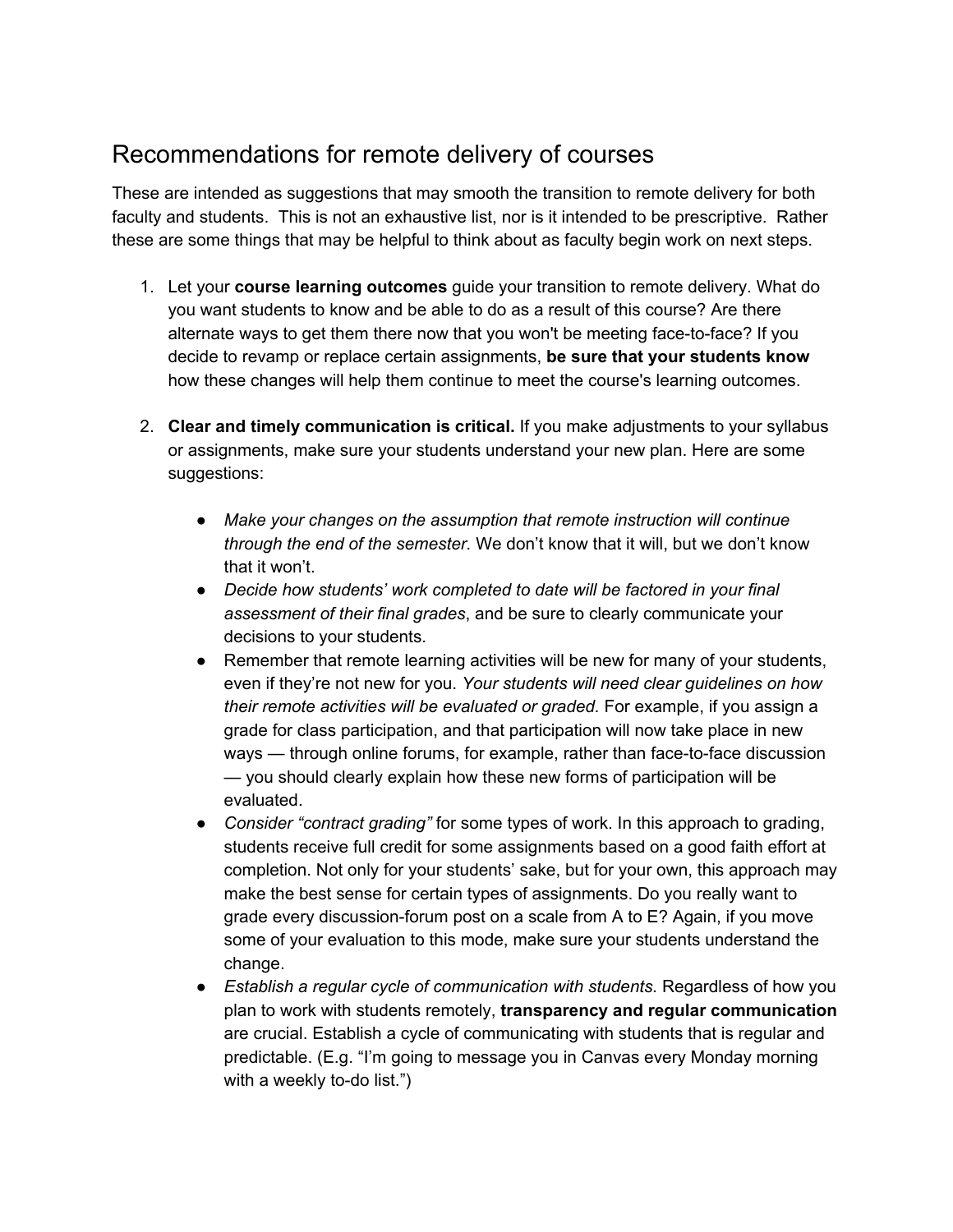- 3. Plan your remote-delivery strategy with **equity and access** in mind:
	- *Consider ways to design your whole course around your students' known accommodation needs* so that you don't have to create individualized plans for different students. The Office of Disability Services will be providing additional guidance on provision of accommodations, but letters of accommodations will continue to govern accessibility issues regardless of teaching modality. For example:
		- Students with timed assessments will still need to receive extended time. An accessible solution would be to move to untimed assessments for all students.
		- Students with needs that involve alternate-format course content (including videos) will need captioning or other accessibility support. An accessible solution would be to use online tools such as Google Hangouts, Blackboard Collaborate, and YouTube that have built-in closed captioning features.
		- Students with note-taking needs will need access to a note-taker for synchronous lectures or access to recorded lectures. An accessiblke solution would be to record all lectures so that students can access materials at their own pace.
		- Students with accommodations providing flexible deadlines will need to work with faculty as needed. A period of up to one additional week past the scheduled due date is recommended. Should a student require additional time, they may contact the Office of Disability Services directly.
	- *Bring an equity mindset to the work of course redesign by considering the needs of students who may not have access to core resources.* **Remember**:
		- Some students depend on the library for textbooks (or may not have access to their textbooks). It may be appropriate to store scanned texts for your course on Canvas or make use of Open Educational Resources.
		- Some students may not have personal computers or access to WiFi at home. Consider ways to make your course accessible to students with limited technology resources. For example, we know that 99% of our students self-report that they own a smartphone. Building your remote delivery plan around tools that are accessible through a personal device will reach more students than assuming that they have access to a personal computer or wifi.
		- Some students (e.g. international students who return home) will not be present in the same time zone as our campus. Synchronous meetings will not be appropriate in all cases.
		- Students returning home may experience various challenges including personal health issues or responsibilities for supporting family members. Under these circumstances, highly-structured course activities including synchronous instruction may be difficult.